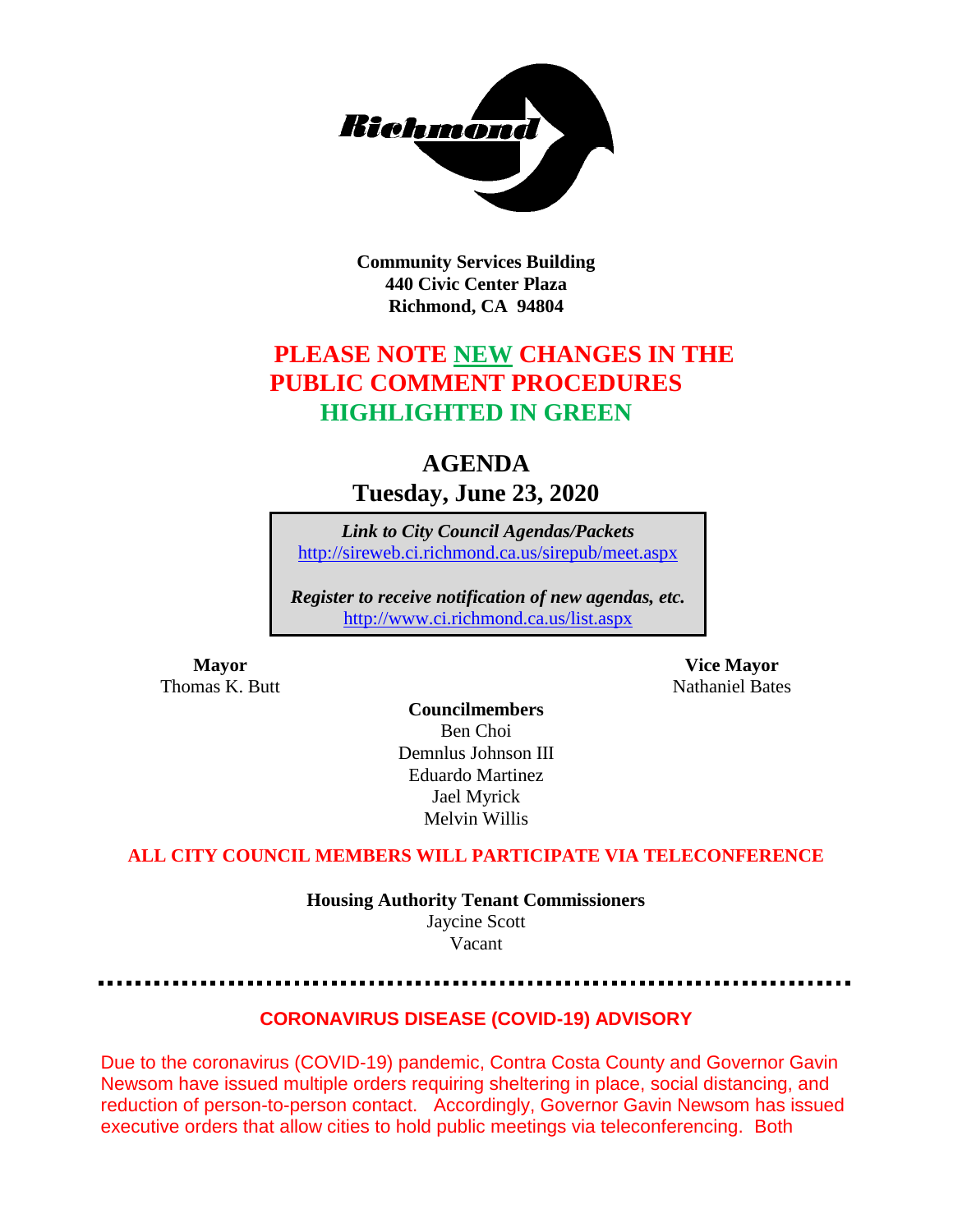#### **<https://www.coronavirus.cchealth.org/>** and **<http://www.ci.richmond.ca.us/3914/Richmond-Coronavirus-Info>** provide updated coronavirus information.

DUE TO THE SHELTER IN PLACE ORDERS, attendance at the City of Richmond City Council meeting will be limited to Council members, essential City of Richmond staff, and members of the news media. Public comment will be confined to items appearing on the agenda and will be limited to the methods provided below. Consistent with Executive Order N-29-20, this meeting will utilize teleconferencing only. The following provides information on how the public can participate in this meeting.

## **How to watch the meeting from home:**

- 1. KCRT Comcast Channel 28 or AT&T Uverse Channel 99
- 2. Livestream online at<http://www.ci.richmond.ca.us/3178/KCRT-Live>

# **Public comments may be submitted in only one of the following ways:**

- **1.** Via mail received by 3:00 p.m. sent to 450 Civic Center Plaza, 3rd Floor, Office of the Clerk, Richmond, CA 94804.
- **2.** Via email to [cityclerkdept@ci.richmond.ca.us](mailto:cityclerkdept@ci.richmond.ca.us) by 3:00 p.m.

Emails *MUST* **contain in the subject line 1) open forum for public comments – not on the agenda or 2) public comments – agenda item #\_\_ [include the agenda item number]**. **All such email will be posted on-line and emailed to the City Council before the meeting is called to order. The Clerk will prepare summaries of all such email and the summaries will be read into the record. No email will be read into the record. Due to the high volume of emails received, emails that do not contain the correct identifying information in the subject line may be overlooked and may not become part of the record.**

**3. Via email to [cityclerkdept@ci.richmond.ca.us](mailto:cityclerkdept@ci.richmond.ca.us) received after 6:25 p.m. (except for closed session items that can be submitted starting at 5:00 p.m.) and prior to the Clerk announcing the agenda item:**

Emails *MUST* **contain in the subject line 1) open forum for public comments – not on the agenda or 2) public comments – agenda item #\_\_ [include the agenda item number]**. **All such email will be posted on-line following the meeting. Due to the high volume of emails received, emails that do not contain the correct identifying information in the subject line may be overlooked and may not become part of the record.**

**4.** Via eComment. To leave a comment, click eComment on the City's Meeting & Agenda Center webpage at [https://richmond.granicusideas.com/meetings,](https://richmond.granicusideas.com/meetings) select the item you wish to comment on and submit your written comment. The comment period will begin after the agenda is published and will close at 3:00 p.m. the day of the meeting. Comments received via eComment will be exported into a report, distributed to the City Council and staff and published on the City's Meeting &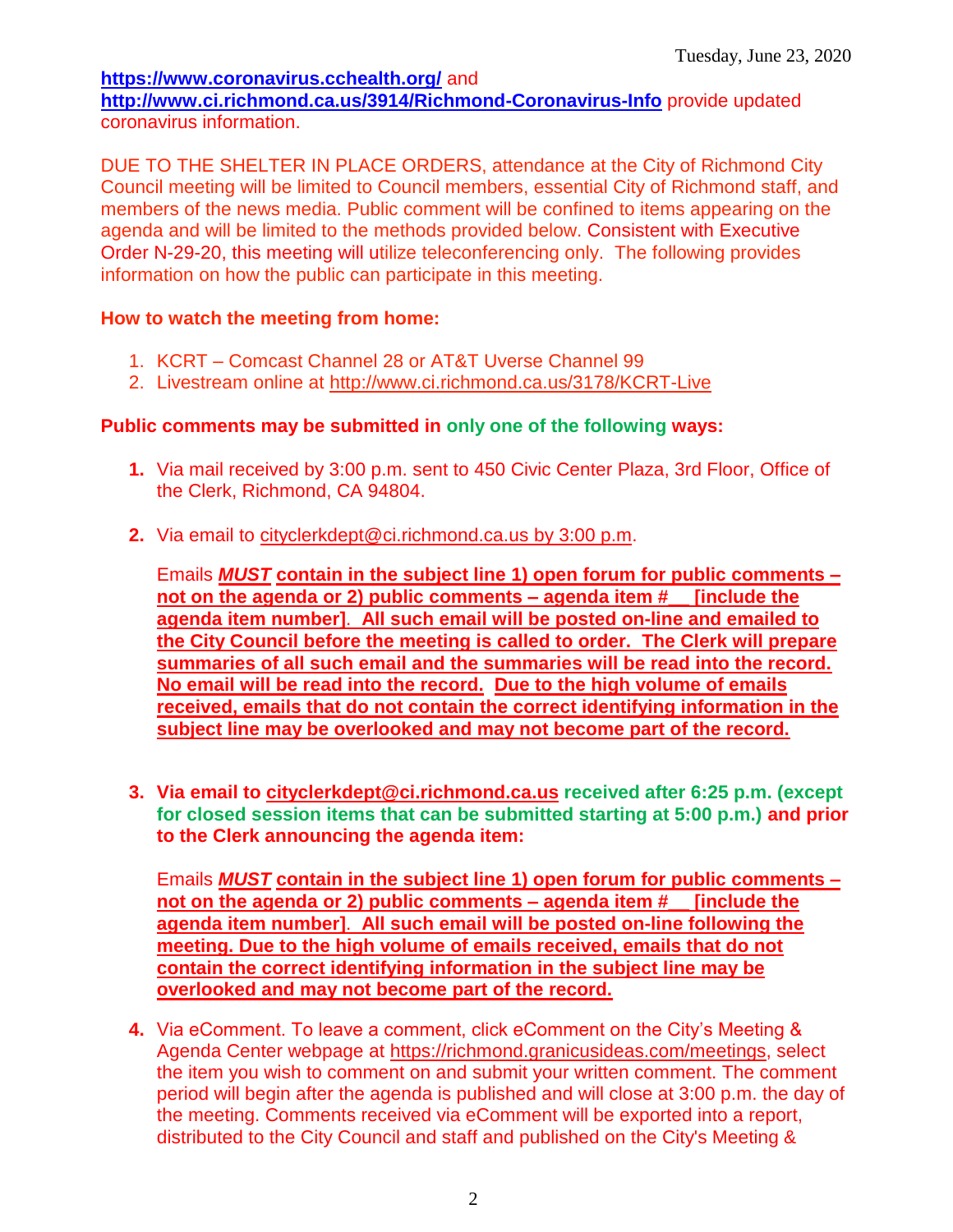Agenda Center under Documents Received After Published Agenda.

5. Via Telephone. Email your telephone number with area code to [cityclerkdept@ci.richmond.ca.us](mailto:cityclerkdept@ci.richmond.ca.us) **after 6:25 p.m. (except for closed session items that can be submitted starting at 5:00 p.m.) and prior to the Clerk announcing the item you wish to speak on. Email MUST contain in the subject line 1) open forum for public comments – not on the agenda or 2) public comments – agenda item #\_\_ [include the agenda item number].** You will be called during the public comment period and you will be given the opportunity to verbally submit public comment (not to exceed the allotted time – one, two or three minutes – for such comments as provided below). **Due to the high volume of emails received, emails that do not contain the correct identifying information in the subject line may be overlooked and may not become part of the record.**

*The City cannot guarantee that its network and/or the site will be uninterrupted. To ensure that the City Council receives your comments, you are strongly encouraged to submit your comments in writing in advance of the meeting.*

#### **Record of all public comments:**

All public comments will be considered a public record, put into the official meeting record. All public comments will be available after the meeting as supplemental materials and will be posted as an attachment to the meeting minutes when the minutes are posted: [http://www.ci.richmond.ca.us/Archive.aspx?AMID=31.](http://www.ci.richmond.ca.us/Archive.aspx?AMID=31)

#### **Procedures for Removing Consent Calendar Items from the Consent Calendar**

Councilmembers and members of the public who wish to remove an item from the consent calendar must comply with the following procedures in order to remove an item from the consent calendar:

- 1. Telephone or email a City staff member who has knowledge of the subject matter by 2:00 p.m. on the day of meeting. Any staff member shown as an author of the agenda report for the particular item has knowledge of the subject matter and may be called.
- 2. Inform the City Clerk's Office by email at [cityclerkdept@ci.richmond.ca.us](mailto:cityclerkdept@ci.richmond.ca.us) or by phone at 510-620-6513, ext. 9, by 3:00 p.m. that they discussed the matter with staff with knowledge of the subject matter and that such Councilmember or member of the public, nonetheless, desires the item to be removed from the consent calendar for discussion.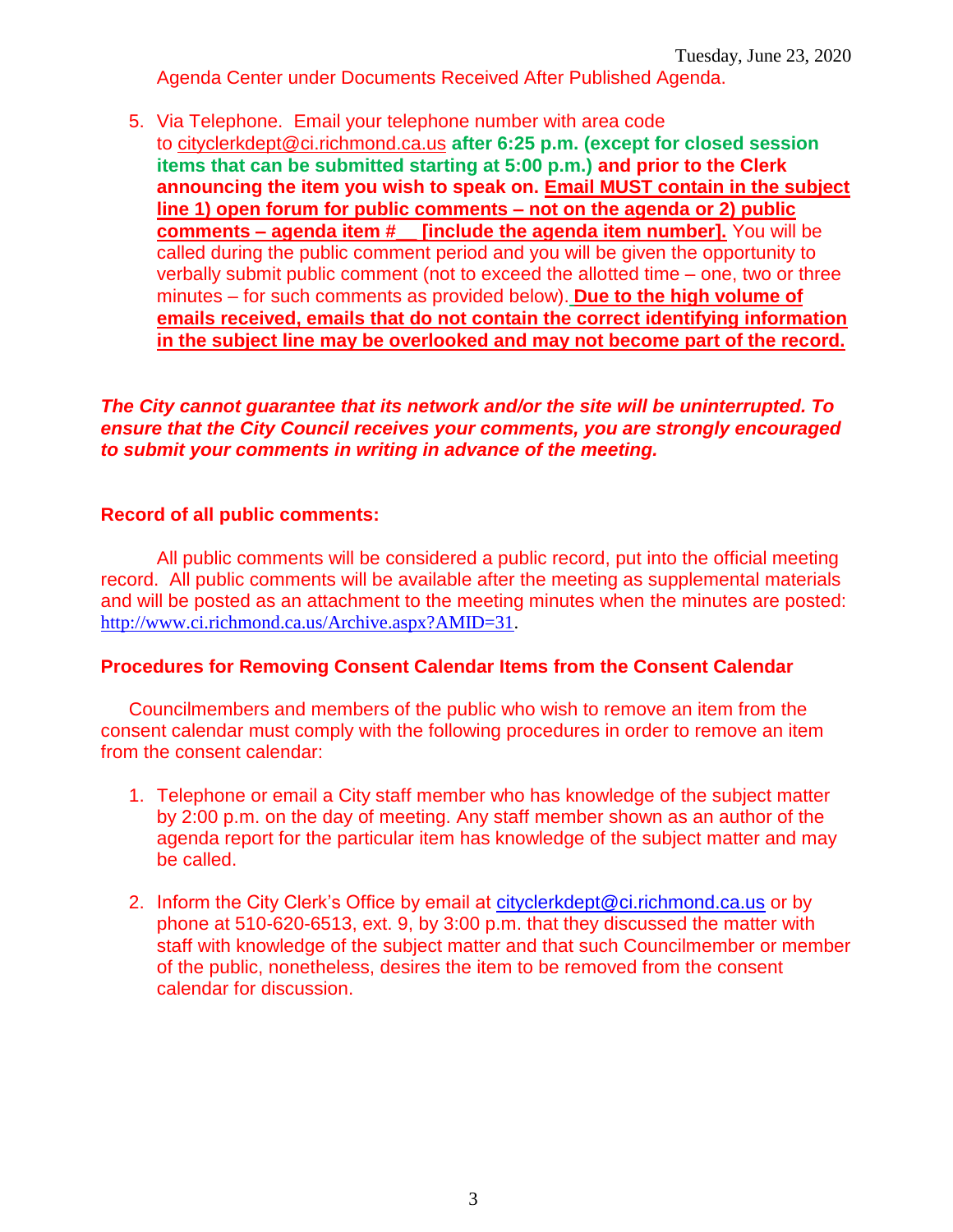Staff will be informed by the City Clerk's Office as soon as reasonably practicable after notice of the request to remove the item from the consent calendar. Staff may attend the meeting remotely.

#### **Accessibility for Individuals with Disabilities**

Upon request, the City will provide for written agenda materials in appropriate alternative formats, or disability-related modification or accommodation, including auxiliary aids or services and sign language interpreters, to enable individuals with disabilities to participate in and provide comments at/related to public meetings. Please submit a request, including your name, phone number and/or email address, and a description of the modification, accommodation, auxiliary aid, service or alternative format requested at least two days before the meeting. Requests should be emailed to [cityclerkdept@ci.richmond.ca.us](mailto:cityclerkdept@ci.richmond.ca.us) or submitted by phone at 510-620-6513, ext. 9, or 510-620-6509. Requests made by mail to City Clerk's Office, City Council meeting, 450 Civic Center Plaza, Richmond, CA 94804 must be received at least two days before the meeting. Requests will be granted whenever possible and resolved in favor of accessibility.

#### **Effect of Advisory on In-person public participation**

During the pendency of the Executive Order N-29-20, the language in this Advisory portion of the agenda supersedes any language below in the meeting procedures contemplating in-person public comment.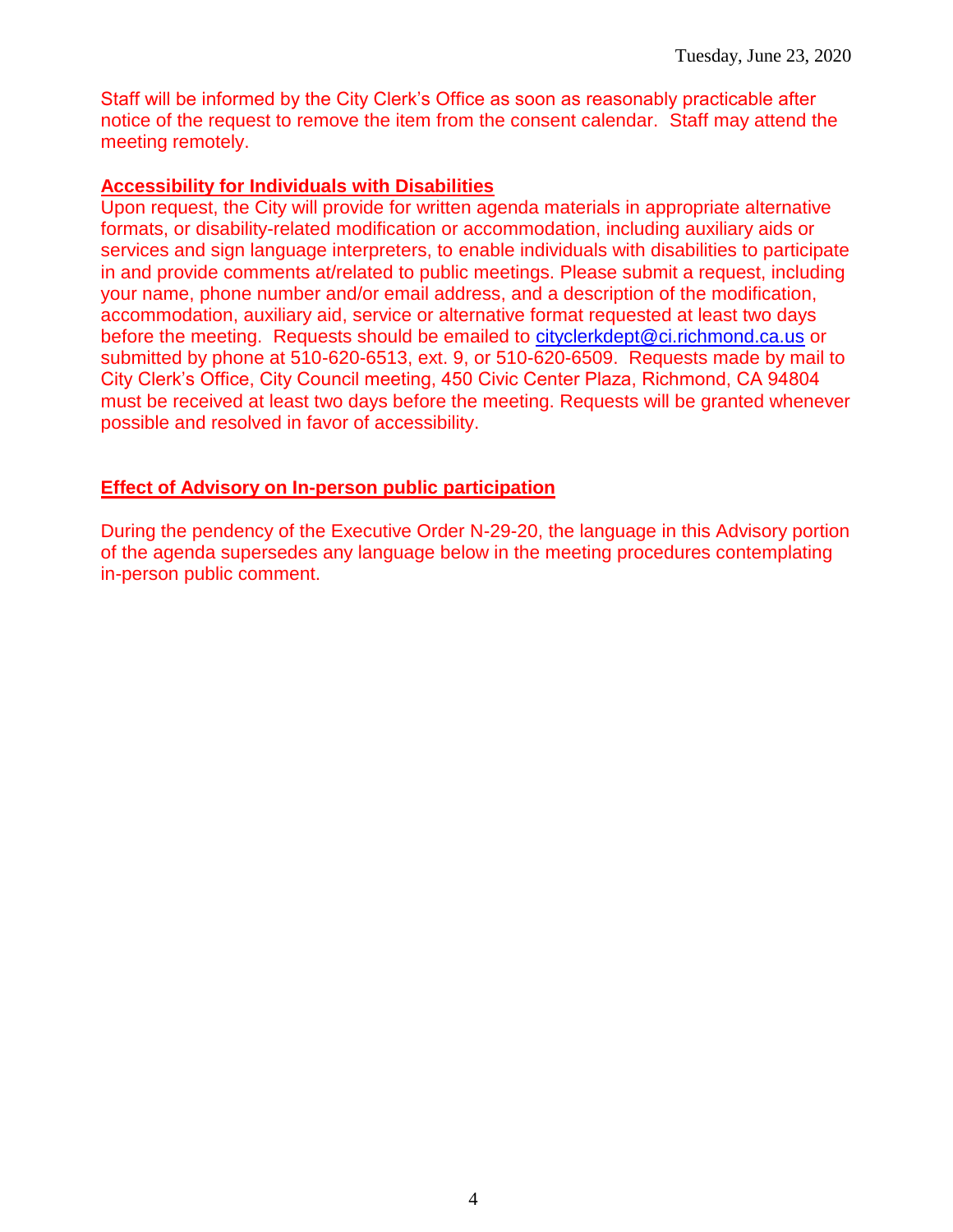# **MEETING PROCEDURES**

The City of Richmond encourages community participation at its City Council meetings and has established procedures that are intended to accommodate public input in a timely and time-sensitive way. As a courtesy to all members of the public who wish to participate in City Council meetings, please observe the following procedures:

**PUBLIC COMMENT ON AGENDA ITEMS:** Anyone who desires to address the City Council on items appearing on the agenda must complete and file a pink speaker's card with the City Clerk **prior** to the City Council's consideration of the item. Once the City Clerk has announced the item, no person shall be permitted to speak on the item other than those persons who have submitted their names to the City Clerk. Your name will be called when the item is announced for discussion. **Each speaker will be allowed up to TWO (2) MINUTES to address the City Council on NON-PUBLIC HEARING items listed on the agenda. Speakers are allowed up to THREE (3) minutes on PUBLIC HEARING items.**

**OPEN FORUM FOR PUBLIC COMMENT:** Individuals who would like to address the City Council on matters not listed on the agenda or on items remaining on the consent calendar may do so under Open Forum. All speakers must complete and file a pink speaker's card with the City Clerk **prior** to the commencement of Open Forum. The amount of time allotted to individual speakers shall be determined based on the number of persons requesting to speak during this item. **The time allocation for each speaker will be as follows:** 15 or fewer speakers, a maximum of 2 minutes; 16 to 24 speakers, a maximum of 1 and one-half minutes; and 25 or more speakers, a maximum of 1 minute.

#### **SPEAKERS ARE REQUESTED TO OCCUPY THE RESERVED SEATS IN THE FRONT ROW BEHIND THE SPEAKER'S PODIUM AS THEIR NAME IS ANNOUNCED BY THE CITY CLERK.**

**CONSENT CALENDAR:** Consent Calendar items are considered routine and will be enacted, approved or adopted by one motion unless a request for removal for discussion or explanation is received from the audience or the City Council. A member of the audience requesting to remove an item from the consent calendar that is sponsored by City staff must first complete a speaker's card and discuss the item with a City staff person who has knowledge of the subject material **prior** to filing the card with the City Clerk and **prior** to the City Council's consideration of Agenda Review. Councilmembers who request to remove an item from the consent calendar must do so during Agenda Review. An item removed from the Consent Calendar may be placed anywhere on the agenda following the City Council's agenda review.

**CONDUCT AT MEETINGS:** Richmond City Council meetings are limited public forums during which the City strives to provide an open, safe atmosphere and promote robust public debate. Members of the public, however, must comply with state law, as well as the City's laws and procedures and may not actually disrupt the orderly conduct of these meetings. The public, for example, may not shout or use amplifying devices, must submit comment cards and speak during their allotted time, may not create a physical disturbance, may not speak on matters unrelated to issues within the jurisdiction of the City Council or the agenda item at hand, and may not cause immediate threats to public safety.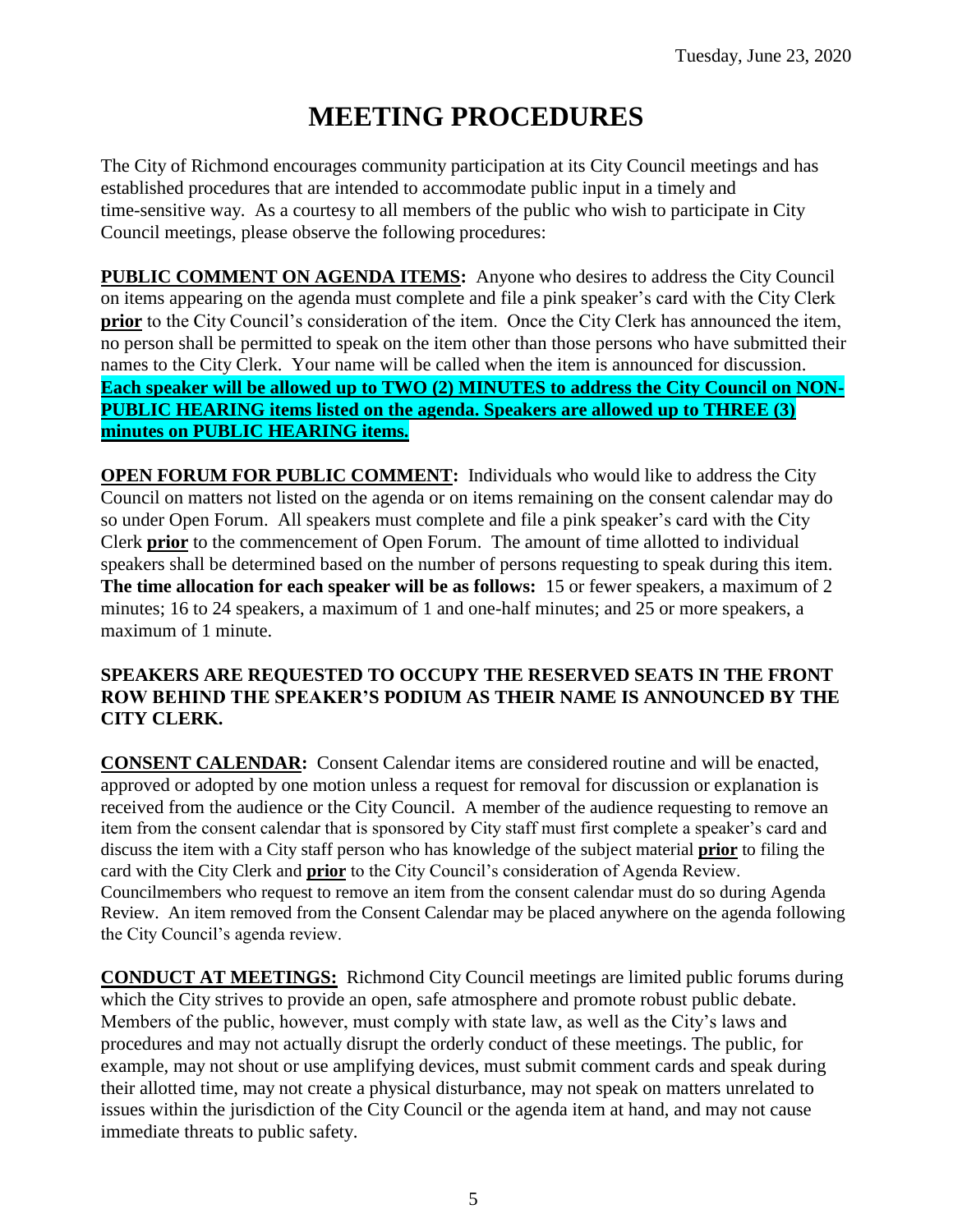**CITY HARASSMENT POLICY:** The City invites public comment and critique about its operations, including comment about the performance of its public officials and employees, at the public meetings of the City Council and boards and commissions. However, discriminatory or harassing comments about or in the presence of City employees, even comments by third parties, may create a hostile work environment, if severe or pervasive. The City prohibits harassment against an applicant, employee, or contractor on the basis of race, religious creed, color, national origin, ancestry, physical disability, medical condition, mental disability, marital status, sex (including pregnancy, childbirth, and related medical conditions), sexual orientation, gender identity, age or veteran status, or any other characteristic protected by federal, state or local law. In order to acknowledge the public's right to comment on City operations at public meetings, which could include comments that violate the City's harassment policy if such comments do not cause an actual disruption under the Council Rules and Procedures, while taking reasonable steps to protect City employees from discrimination and harassment, City Boards and Commissions shall adhere to the following procedures. If any person makes a harassing remark at a public meeting that violates the above City policy prohibiting harassment, the presiding officer of the meeting may, at the conclusion of the speaker's remarks and allotted time: (a) remind the public that the City's Policy Regarding Harassment of its Employees is contained in the written posted agenda; and (b) state that comments in violation of City policy are not condoned by the City and will play no role in City decisions. If any person makes a harassing remark at a public meeting that violates the above City policy, any City employee in the room who is offended by remarks violating the City's policy is excused from attendance at the meeting. No City employee is compelled to remain in attendance where it appears likely that speakers will make further harassing comments. If an employee leaves a City meeting for this reason, the presiding officer may send a designee to notify any offended employee who has left the meeting when those comments are likely concluded so that the employee may return to the meeting. The presiding officer may remind an employee or any council or board or commission member that he or she may leave the meeting if a remark violating the City's harassment policy is made. These procedures supplement the Council Rules and Procedures relating to disruption of orderly conduct at Council meetings.

Any law enforcement officer on duty or whose service is commanded by the presiding officer shall be Sergeant-at-Arms of the Council meetings. He/she, or they, shall carry out all orders and instructions given by the presiding officer for the purpose of maintaining order and decorum at the Council meetings (City Council Rules of Procedure and Order Section III F, RMC Section 2.12.030).

**\*\*\*\*\*\*\*\*\*\*\*\*\*\*\*\*\*\*\*\*\*\*\*\*\*\*\*\*\*\*\*\*\*\*\*\*\*\*\*\*\*\*\*\*\*\*\*\*\*\*\*\*\*\*\*\*\*\***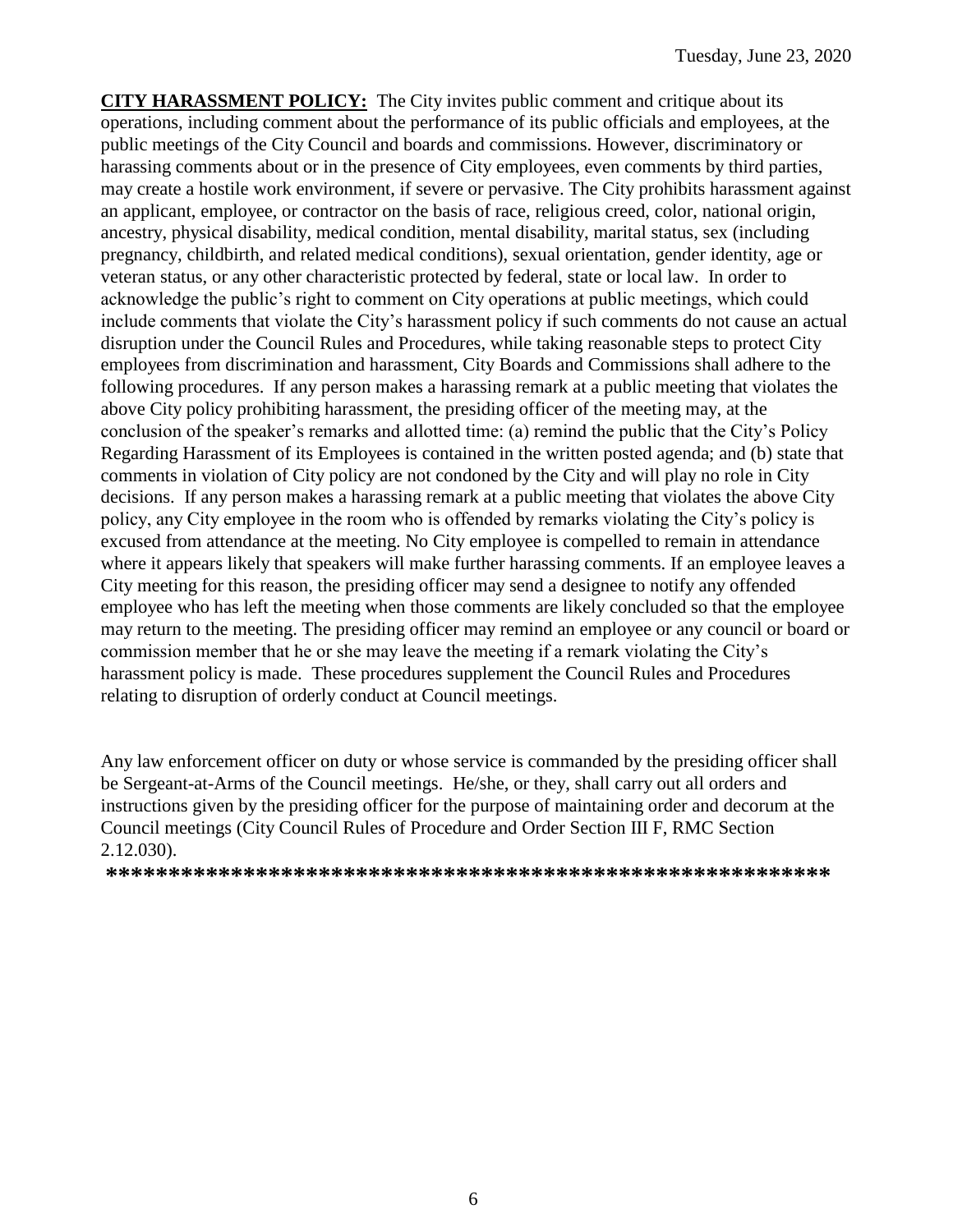# **OPEN SESSION TO HEAR PUBLIC COMMENT BEFORE CLOSED SESSION**

5:00 p.m.

#### **A. ROLL CALL**

#### **B. PUBLIC COMMENT BEFORE CLOSED SESSION**

#### **C. ADJOURN TO CLOSED SESSION**

# **CLOSED SESSION**

Shimada Room of the Community Services Building

#### **CITY COUNCIL**

CONFERENCE WITH LEGAL COUNSEL - EXISTING LITIGATION (paragraph (1) of Subdivision [d] of Government Code Section 54956.9):

Stephenson vs. City of Richmond

CONFERENCE WITH LABOR NEGOTIATORS (Government Code Section 54957.6):

Agency Representatives: Jack Hughes Employee organizations:

- 1. SEIU Local 1021 Full Time Unit
- 2. SEIU Local 1021 Part Time Unit
- 3. IFPTE Local 21 Mid-Level Management Unit
- 4. IFPTE Local 21 Executive Management Unit
- 5. Richmond Police Officers Association RPOA
- 6. Richmond Police Management Association RPMA
- 7. IAFF Local 188
- 8. Richmond Fire Management Association RFMA

#### **A-3.** CONFERENCE WITH REAL PROPERTY NEGOTIATOR (Government Code Section 54956.8):

Property: Port of Richmond (Terminal 3) Agency negotiators: Jim Matzorkis Negotiating party: Richmond Terminal 3 Partners (Bobby Winston, Orton Development and Tom Lockard) Under negotiations: Price and terms of payment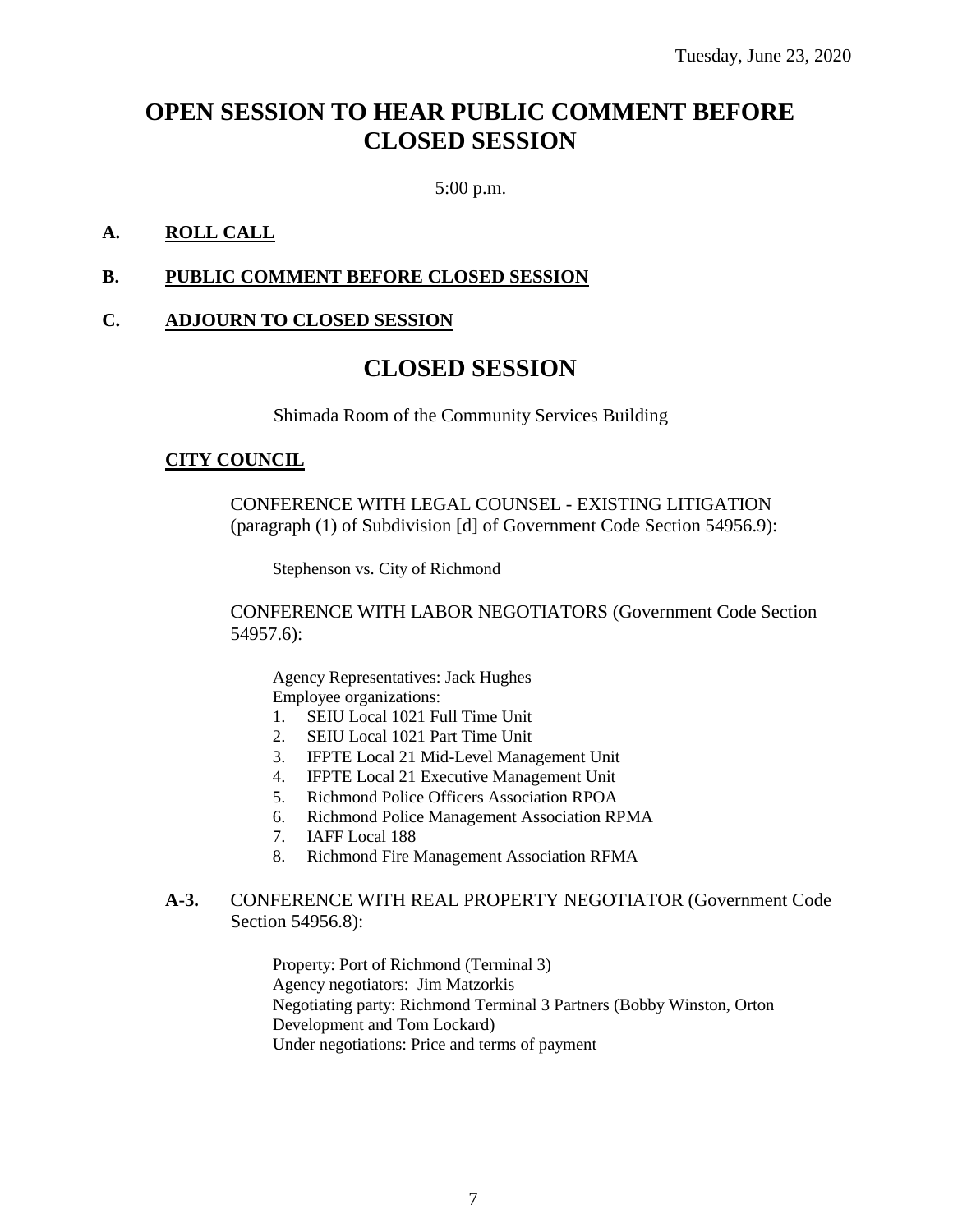# **REGULAR MEETING OF THE RICHMOND CITY COUNCIL**

6:30 p.m.

#### **A. ROLL CALL**

### **B. STATEMENT OF CONFLICT OF INTEREST**

**C. AGENDA REVIEW**

#### **D. REPORT FROM THE CITY ATTORNEY OF FINAL DECISIONS MADE DURING CLOSED SESSION**

#### **E. REPORT FROM THE CITY MANAGER**

#### **F. OPEN FORUM FOR PUBLIC COMMENT**

#### **G. CITY COUNCIL CONSENT CALENDAR**

- **G-1.** INTRODUCE an ordinance (first reading) amending Richmond Municipal Code Chapter 9.48 (Integrated Pest Management) by repealing sections 9.48.035 (Sale of Pesticides) and 9.48.045 (Enforcement for Sale of Pesticides) to comply with California Food and Agricultural Code section 11501.1 - City Attorney's Office (Rachel Sommovilla/Shannon Moore 620-6509).
- **G-2.** APPROVE a contract with Andy's Roofing Company Inc. for re-roofing the Richmond Fire Department Station 67, located at 1131 Cutting Boulevard in an amount not to exceed \$160,500 - Public Works Department (Yader A. Bermudez 774-6300).
- **G-3.** AWARD on-call professional service contracts to three firms: Ghirardelli Associates, mack5, and Swinerton Management & Consulting, for as-needed construction management and inspection services for capital projects, in an amount not to exceed \$450,000 per firm, from grant funds, Gas Tax, and Measure J funds with no impact to the General Fund, for a three-year term with the option to extend the term for two additional years - Public Works Department (Yader A. Bermudez 774-6300/Tawfic Halaby 621-1612).
- **G-4.** INTRODUCE an ordinance (first reading) amending Chapter 2.52 (Contracting and Purchasing Procedures) of the Richmond Municipal Code to increase the formal bidding threshold and authorize the acceptance of electronic bids - Finance Department (Belinda Brown/Antonio Banuelos 620-6741/Ofelia Alvarez 620-6699).
- **G-5.** ADOPT a resolution authorizing placement of liens and special assessments for unpaid garbage collection service fees on County property tax records - Finance Department (Belinda Brown/Antonio Banuelos 620-6741).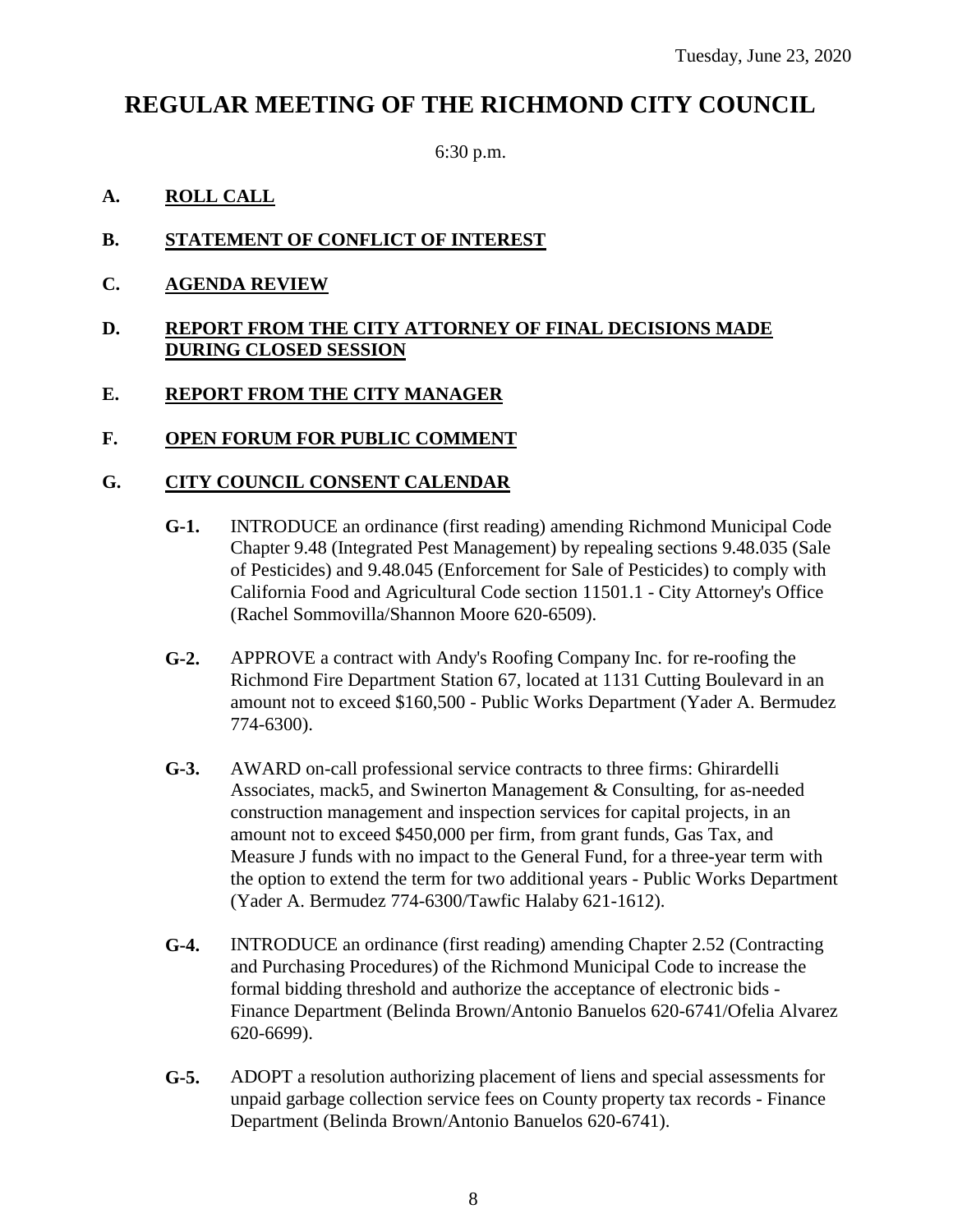- **G-6.** ACCEPT and APPROPRIATE a \$59,900 Homeless Emergency Aid Program (HEAP) grant from Contra Costa County ("County"); APPROVE a contract with TentMakers, Inc., in an amount not to exceed \$59,900 through June 30, 2021, to provide outreach and support to unsheltered people who reside in homeless encampments across West County; and APPROVE Amendment No. 2 to the contract with County for Coordinated Outreach Referral and Engagement (CORE) services to continue services to the City for Fiscal Year 2020/2021 at no cost to the City since HEAP funds will be used pay for these services - Police Department and Community Development Department (Bisa French 620- 1802/Lina Velasco 620-6706)
- **G-7.** ADOPT an urgency ordinance authorizing the Zoning Administrator to issue special temporary use permits and waive requirements of Article XV of the Richmond Municipal Code related to outdoor dining, sales and community assembly to facilitate certain business and organizational operations impacted by COVID-19 - Community Development Department (Lina Velasco 620-6706).
- **G-8.** APPROVE a contract with Vallier Design Associates, Inc. for landscape architectural design and engineering services for the Boorman Park Project in an amount not to exceed \$388,370 with a contract term ending date of December 31, 2022 - Library and Community Services Department (Sal Vaca/Ranjana Maharaj 307-8006).
- **G-9.** AUTHORIZE the cancellation of the 3rd of July Fireworks Celebration event for health and safety reasons as indicated by the orders of the Contra Costa County Health Officer and AUTHORIZE an amendment to extend the contract with PyroSpectaculars to July 3, 2022 fireworks event to the current contract as indicated in the vendor's Production Agreement - Library and Community Services Department (Sal Vaca/Ranjana Maharaj 307-8006).
- **G-10.** APPROVE the amended North Richmond Waste & Recovery Mitigation Fee Expenditure Plan for Fiscal Year 2020/21, as recommended by the North Richmond Waste and Recovery Mitigation Fee Joint Expenditure Planning Committee - Library and Community Services Department (Sal Vaca/Lori Reese-Brown 620-6869).

### **H. PUBLIC HEARINGS**

**H-1. CONTINUED** to the June 30, 2020, City Council Meeting - the matter to INTRODUCE an ordinance (first reading) establishing certain fees for the proposed Master Fee Schedule - Finance Department (Belinda Brown/Antonio Banuelos 620-6741).

#### **I. REPORTS OF OFFICERS: REFERRALS TO STAFF, AND GENERAL REPORTS (INCLUDING AB 1234 REPORTS)**

# **J. ADJOURNMENT**